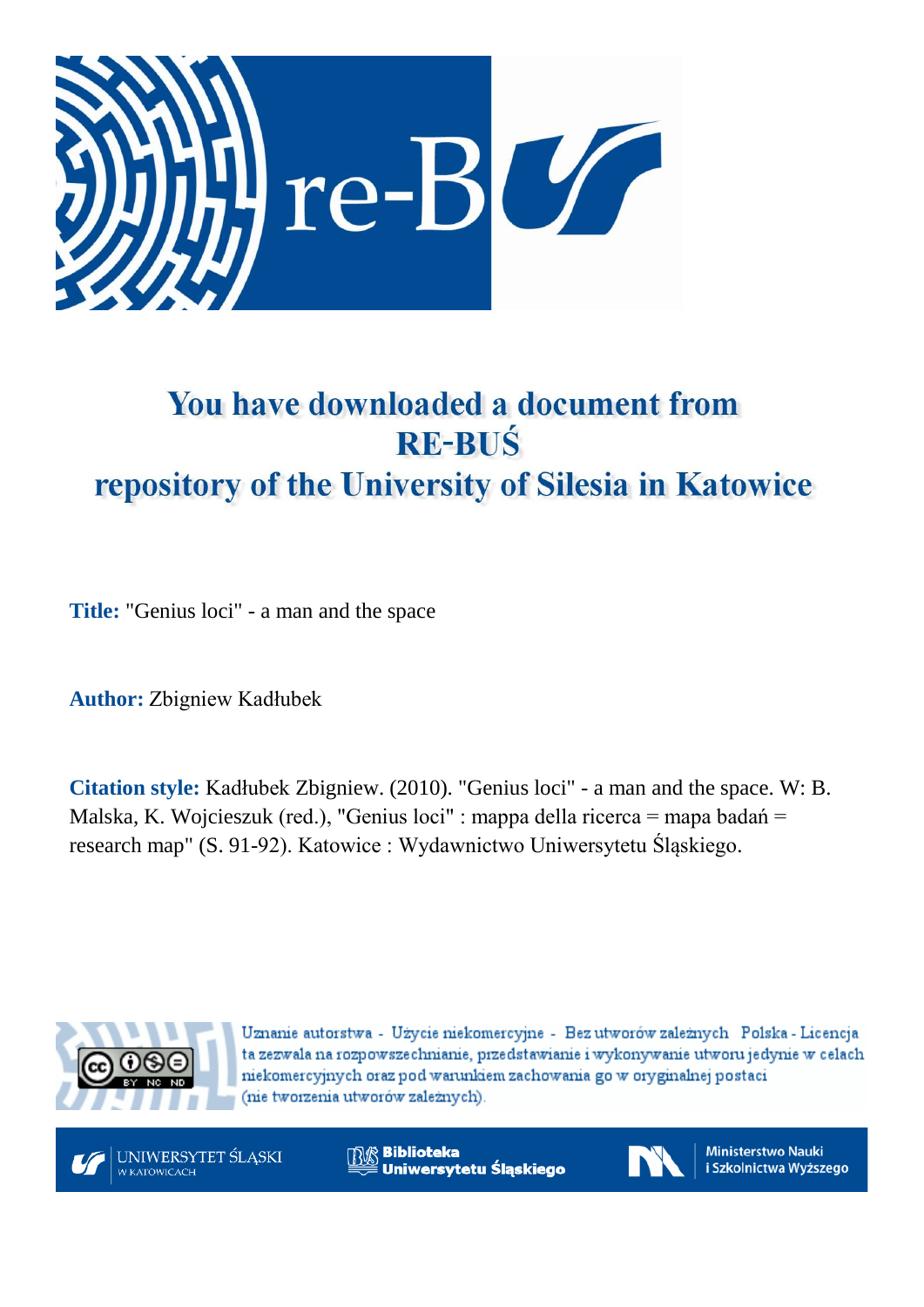## *Genius loci* – a man and the space

A place is always a reservoir of spirituality as it is painstak‑ ingly guarded by *genius loci*, a loyal and trustworthy custodian whose solicitude embraces every single manifestation of the life of a given *locus*. Compared to the sad silence of the world, the profound silence that comes from chaos, the touch of a *genius loci* is a blessing for contemporary life. The *Genius loci*, whose impulses emanate from a space, a view or a landscape, always touches us to the quick, its epiphanies are sudden, unexpected, and we can never call them our own. Affirmation of life and light constitutes the strategy of the *genius loci*, while walls, squares, domes, roofs, meadows, and beaches are ceremonious reminders of the gifts of life. Even, and perhaps most specifically, the most minute gifts of life, what Ernst Jünger calls *die kargsten Spenden dieser Welt*. Offering oneself to his or her space, his or her landscape or *landschaft* man is always a losing party, but through this peculiar loss he or she, in fact, gains and enhances his or her bond with the whole of Creation. Thus, referring to and meditating upon the *genius loci* is a sign of man's piety and respect for life. This experience has nothing in common with, and is dramatically different from, mere nostalgia or a return to the values of "blood